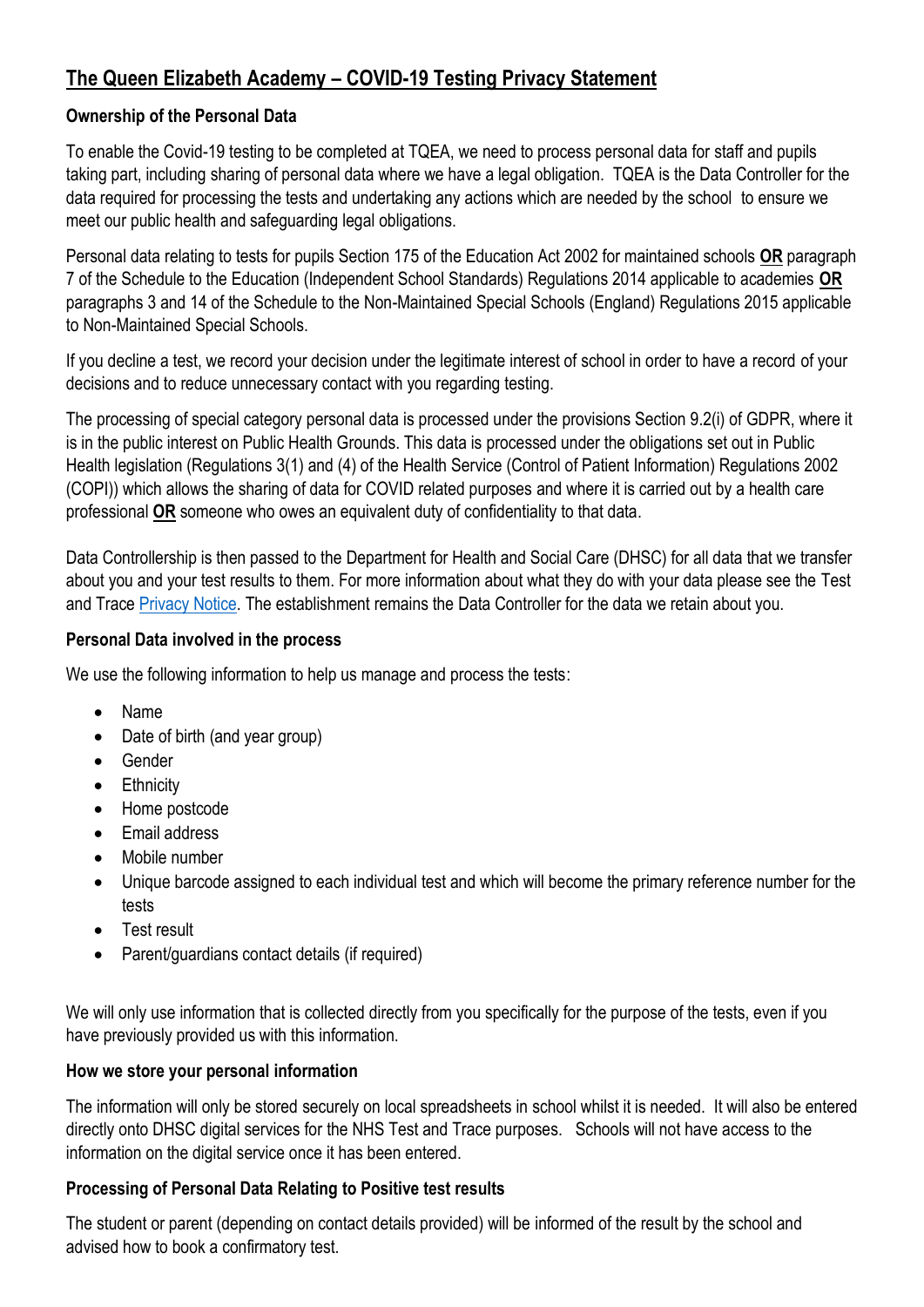We will use this information to enact TQEA's own COVID isolation processes without telling anyone who it is that has received the positive test.

The information will be transferred to DHSC, who will share this with the NHS, GPs. PHE and the Local Government will use this information for wider test and trace activities as well as statistical and research purposes.

This information is processed and shared under obligations set out in Public Health legislation under Regulations 3(1) and (4) of the Health Service (Control of Patient Information) Regulations 2002 (COPI) which allows the sharing of data for COVID related purposes.

This information will be kept by the school for up to 14 days and by the NHS for 8 years.

## **Processing of Personal Data Relating to Negative test results**

We will record a negative result and the information will be transferred to DHSC, NHS. PHE and the Local Government who will use the information for statistical and research purposes.

This information is processed and shared under obligations set out in Public Health legislation under Regulations 3(1) and (4) of the Health Service (Control of Patient Information) Regulations 2002 (COPI) which allows the sharing of data for COVID related purposes.

This information will be kept by the school for up to 14 days and by the NHS for 8 years.

#### **Processing of Personal Data relating to declining a test**

We will record that you have declined to participate in a test and this information will not be shared with anyone.

#### **Data Sharing Partners**

The personal data associated with test results will be shared with

- DHSC, NHS, PHE to ensure that they can undertake the necessary Test and Trace activities and to conduct research and compile statistic about Coronavirus.
- Your GP to maintain your medical records and to offer support and guidance as necessary
- Local Government to undertake local public health duties and to record and analyse local spreads.

## **Your Rights**

Under data protection law, you have rights including:

**Your right of access** - You have the right to ask us for copies of your personal information.

**Your right to rectification** - You have the right to ask us to rectify personal information you think is inaccurate. You also have the right to ask us to complete information you think is incomplete.

**Your right to erasure** - You have the right to ask us to erase your personal information in certain circumstances.

**Your right to restriction of processing** - You have the right to ask us to restrict the processing of your personal information in certain circumstances.

**Your right to object to processing** - You have the the right to object to the processing of your personal information in certain circumstances.

**Your right to data portability** - You have the right to ask that we transfer the personal information you gave us to another organisation, or to you, in certain circumstances.

You are not required to pay any charge for exercising your rights. If you make a request, we have one month to respond to you.

Please contact us at info@tqea.org.uk if you wish to make a request.